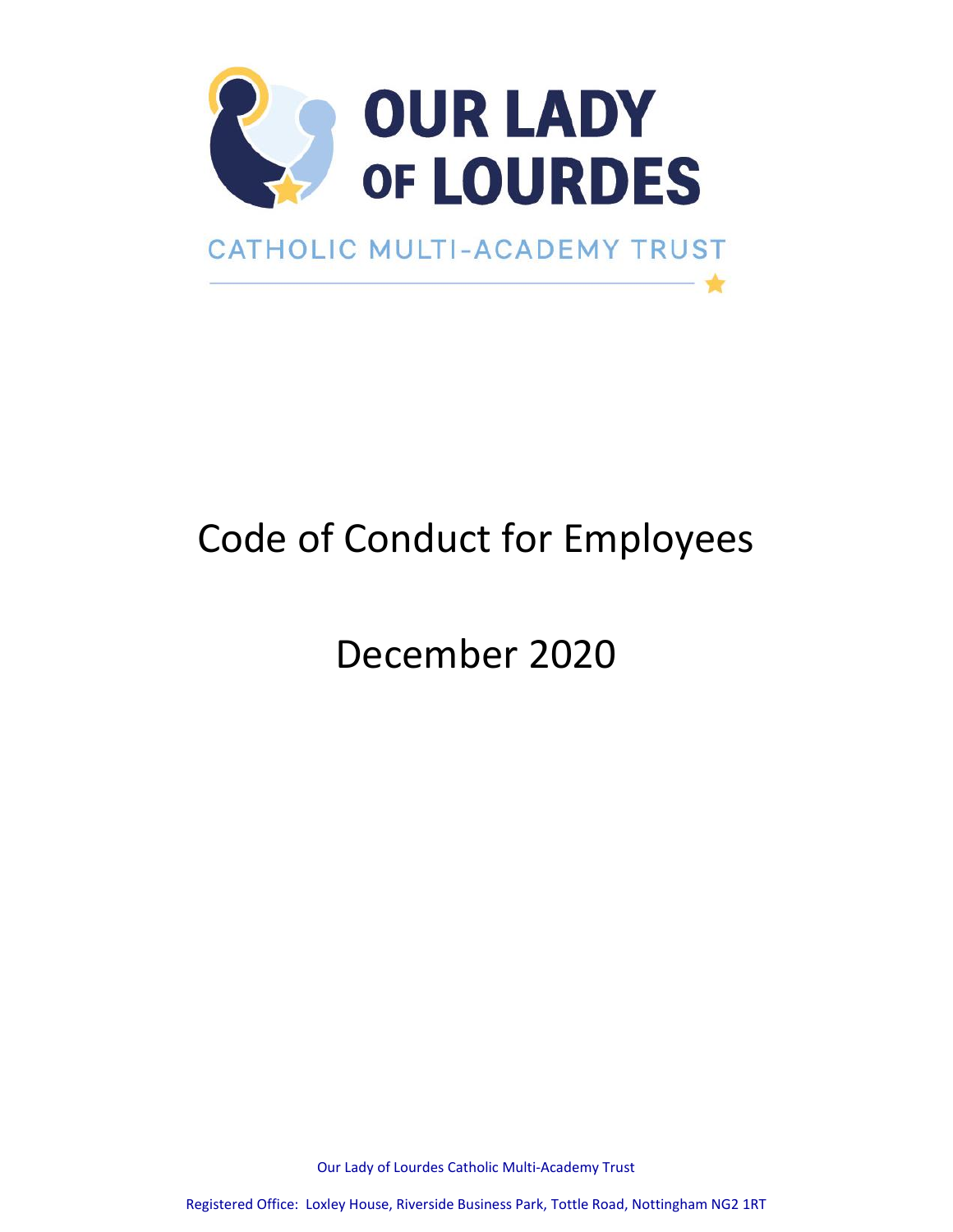

Key principles:

All staff must

- be committed actively to safeguarding the interests of our children and young people
- be committed to upholding the Catholic ethos of the Trust at all times
- be role models for our children and young people and as such aspire to model the highest standards of behaviour, in and out of work
- work proactively to uphold the principles of equality and diversity
- demonstrate the highest levels of personal integrity, honesty and confidentiality in their professional roles and relationships
- treat all colleagues, pupils, students, parents and other visitors with respect and dignity
- understand the responsibilities, which are part of their employment or role and be aware that sanctions will be applied if these provisions are breached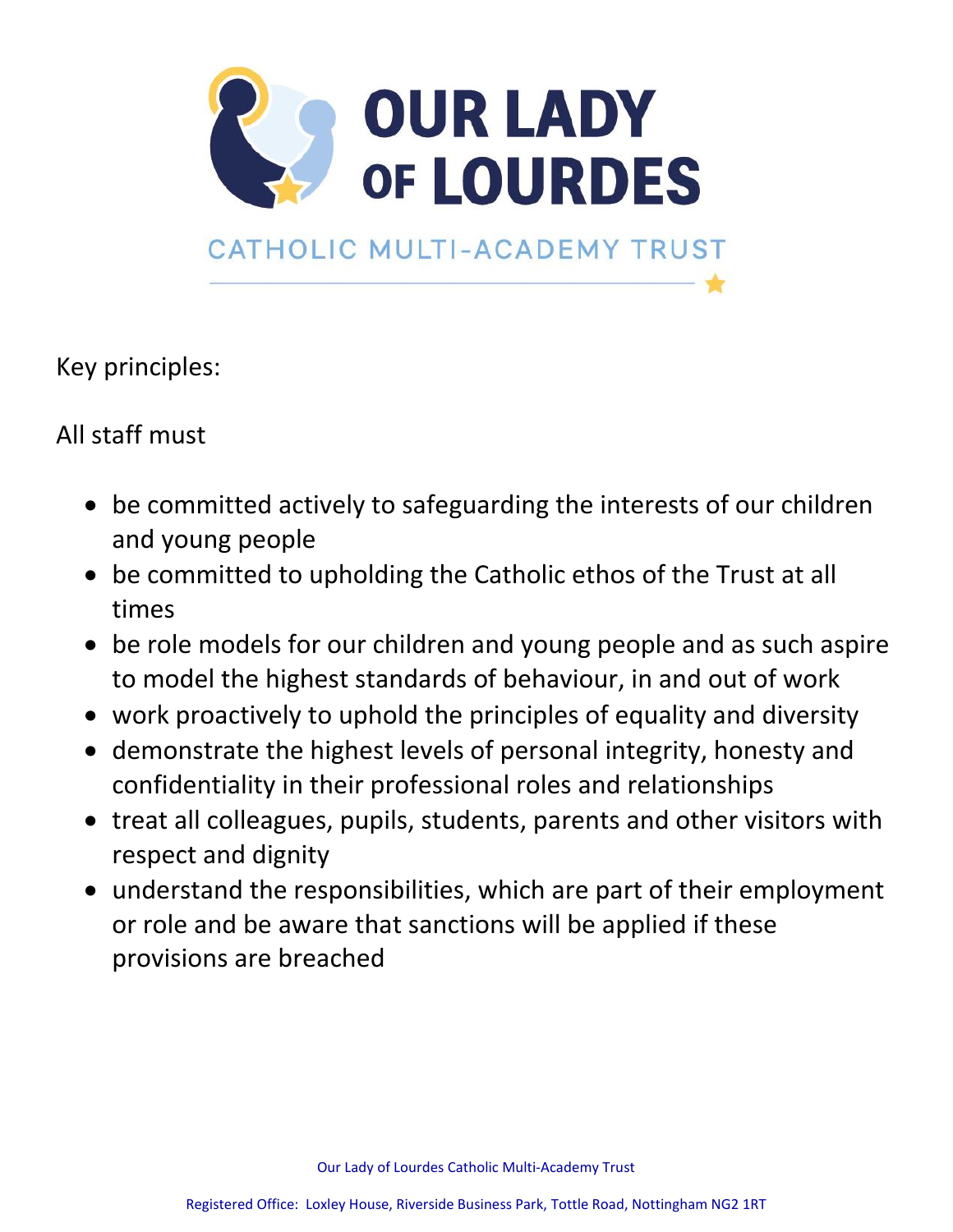# **Contents**

- 1 Purpose
- 2 Scope
- 3 Safeguarding and Promoting the Welfare of Children
- 4 Duty of Care
- 5 Health & Safety
- 6 Conduct, Honesty and Personal Integrity
- 7 Tackling Discrimination
- 8 Professional Boundaries and Relationships
- 9 Confidentiality and protection of data
- 10 Physical Contact with Students
- 11 Social Contact with Students
- 12 Working one to one with Students
- 13 Dress and Appearance
- 14 Gifts and Hospitality
- 15 Keeping within the Law
- 16 Conduct Outside of Work and at work related function
- 17 Undertaking additional employment
- 18 Personal use of Social Media
- 19 Review

*Romans 12:16-18*

*Have the same concern for everyone. Do not be proud, but accept humble duties. Do not think of yourselves as wise. If someone has done you wrong, do not repay him with a wrong. Try to do what everyone considers to be good. Do everything possible on your part to live in peace with everybody.*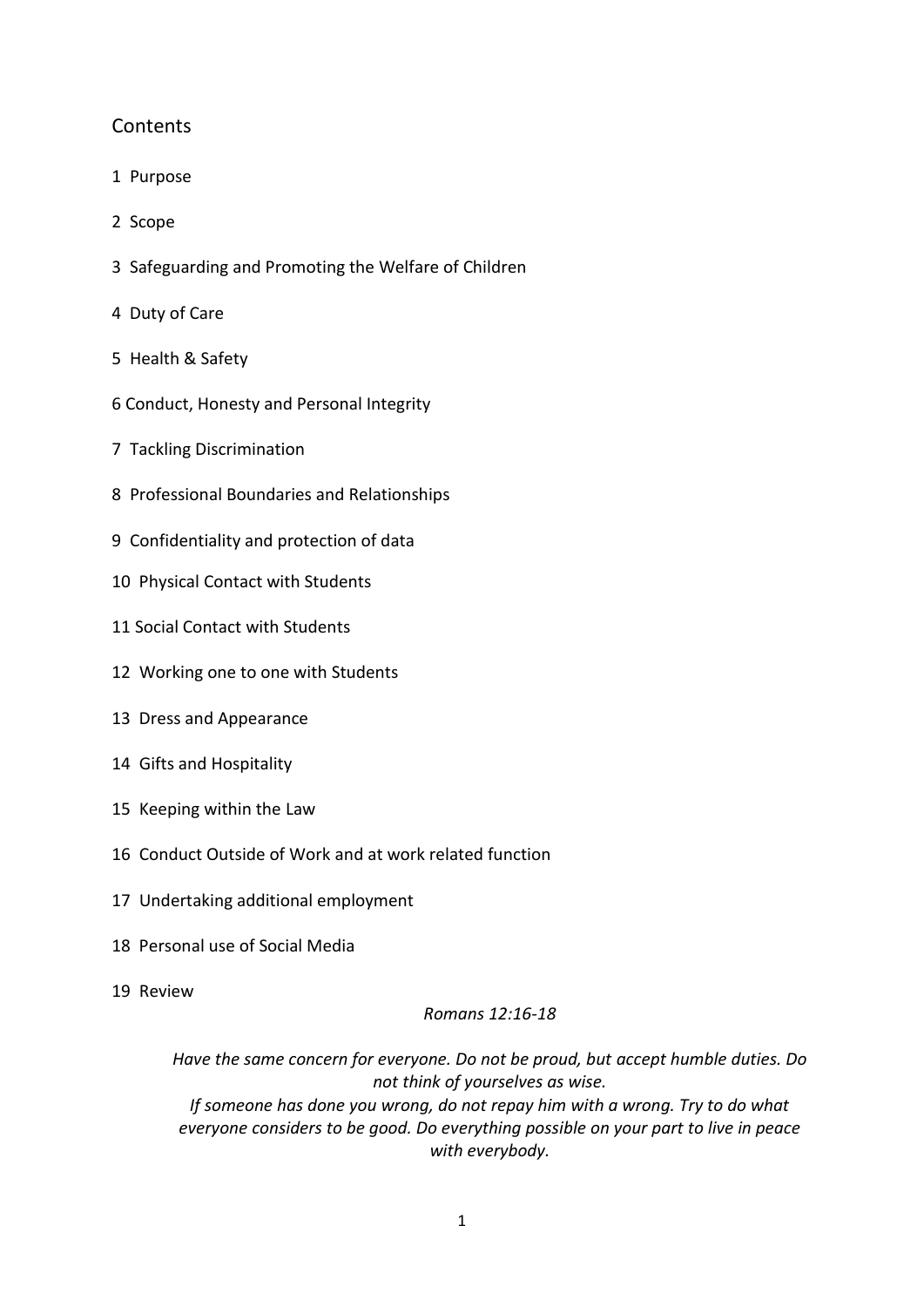## **1 Purpose**

- 1.1 The aim of this Code of Conduct for employees is to set out the standards of conduct expected of all staff and to provide further information for employees. This should be read in conjunction with our Disciplinary Policy and, for members of the Teaching Staff, the Teachers' Standards.
- 1.2 This Code should make it clear to employees the expectations the School/Trust has of them. Employees should note that this Code is not exhaustive in defining acceptable and unacceptable standards of conduct and employees must use common sense in adhering to the underpinning principles. If any employee is ever unsure what the expectations are in any given circumstance they should speak to their Line Manager/Headteacher.
- 1.3 This Code does not form part of any employee's contract of employment and it may be amended at any time.
- 1.4 Employee should be aware that a failure to comply with the provisions contained in this Code of Conduct could result in disciplinary action being taken including dismissal.

#### **2 Scope**

- 2.1 The Code applies to all employees regardless of length of service including those in their probationary period. Casual and self-employer workers, agency staff and volunteers are also expected to observe the standards of behaviour set out in this Code.
- 2.2 As recognisable figures in the local community the behaviour and conduct of staff of the School/Trust, outside of work, can impact on their employment. Therefore conduct outside work may be treated as a disciplinary matter if it is considered that it is relevant to the employee's employment (see disciplinary rules).

## **3 Safeguarding and Promoting the Welfare of Children**

- 3.1 All employees are responsible for safeguarding children and promoting their welfare. There is a duty to safeguard pupils/students from:
	- Physical abuse
	- Sexual abuse
	- Emotional abuse, including verbal assaults
	- Neglect
	- Unequal treatment or discrimination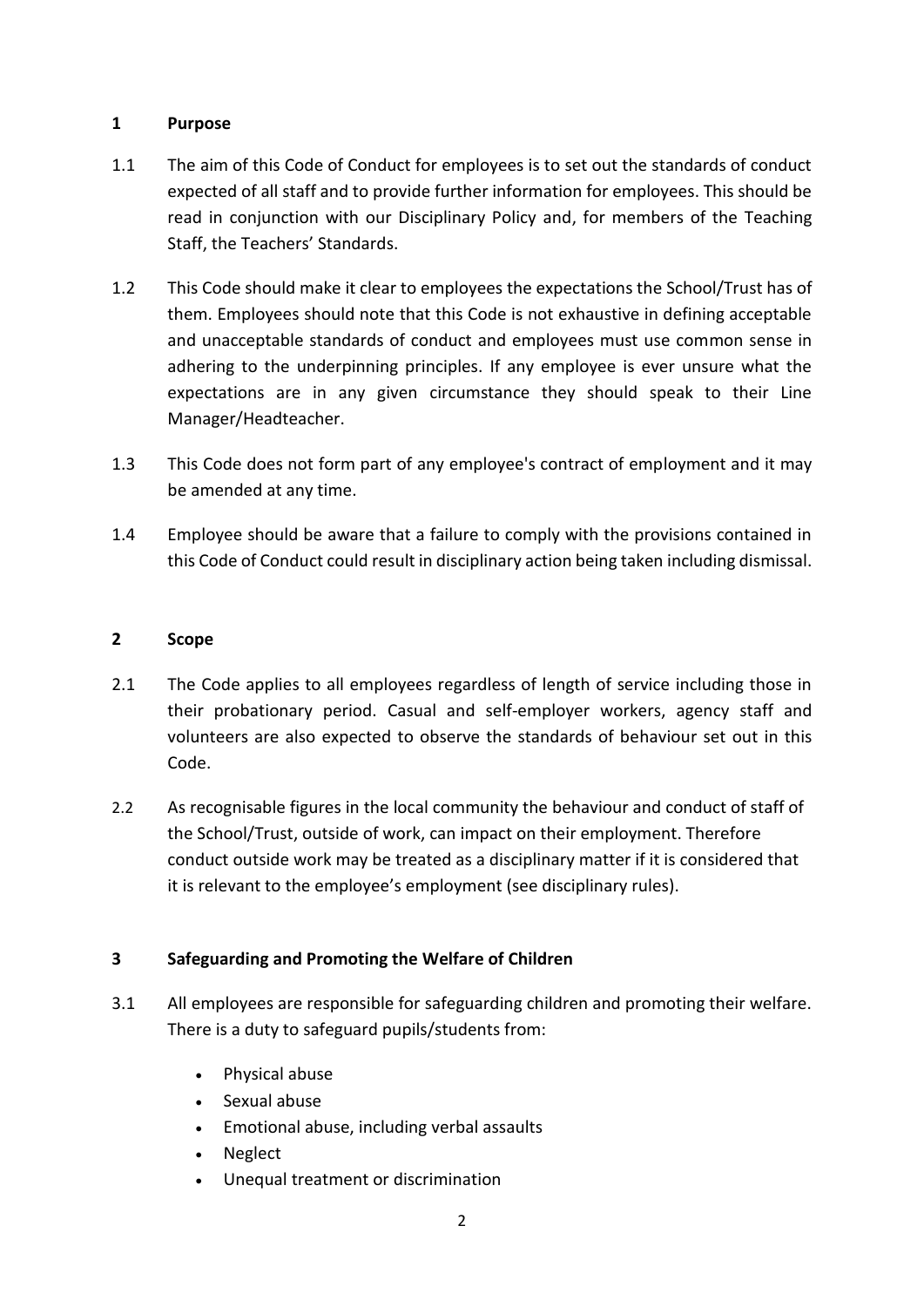This means that employees are required to take action to protect children from maltreatment, prevent impairment of children's health or development and ensure that children grow up in circumstances consistent with the provision of safe and effective care. This will enable all children to have the best outcomes. This duty means that staff must inform their Line Manager/Headteacher, or suitable senior person in their absence, if they believe a colleague or visitor is behaving in a way that compromises the safety or well being of any child or young person.

- 3.2 All employees must be aware of the signs of abuse and neglect and know what action to take if these are identified.
- 3.3 To do this employees must have fully read and understood our Safeguarding/Child Protection Policy, have undertaken Safeguarding training as required by the School/Trust, be aware of our systems for keeping children safe and must follow the guidance in these policies at all times. Employees must be aware that the duty to safeguard our children and young people includes the duty to report any concerns to the school's Designated Safeguarding Lead (DSL) for child protection. All staff are also required to read at least Part 1 of the latest version of the Department for Education (DfE) statutory document 'Keeping Children Safe in Education' which is available from the Headteacher or via the Gov.uk website <https://www.gov.uk/government/publications/keeping-children-safe-in-education>

Staff must also be familiar with the document "Guidance for safer working practice for those working with children and young people in education settings" (Safer Recruitment Consortium, May 2019) and must comply with the expectations detailed in that document. A link to the document is provided below:

<https://www.saferrecruitmentconsortium.org/GSWP%20Sept%202019.pdf>

- 3.4 Employees must treat all pupils with dignity and respect. Employees must not make jokes or sarcastic comments at the expenses of pupils, embarrass or humiliate pupils or discriminate for or against them.
- 3.5 All employees must cooperate with colleagues and with external agencies where necessary.
- 3.6 Employees must comply with the Trust's IT and Social Media Policies and should note that the use of personal mobile phones or devices to record or photograph children or young people is prohibited.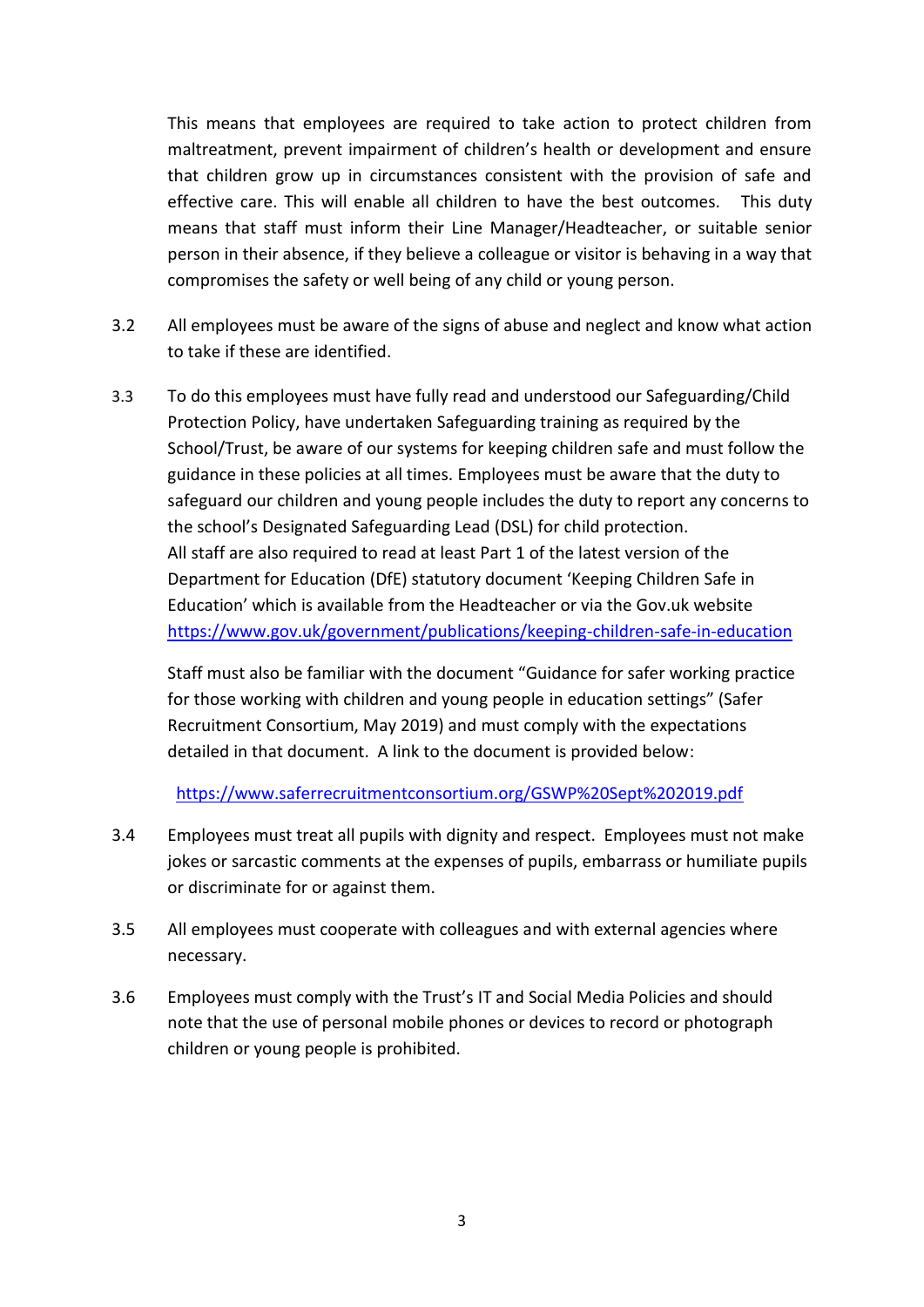## **4 Duty of Care**

Staff must:

- Understand the responsibilities, which are part of their employment or role, and be aware that sanctions will be applied if these provisions are breached
- Always act, and be seen to act, in the best interests of our pupils and young people
- Avoid any conduct which would lead any reasonable person to question their motivation and/or intentions
- Take responsibility for their own actions and behaviour.

## **5 Health & Safety**

## **All employees must ensure that they:**

- Familiarise themselves with the Health and Safety statements produced by the School as published in the Staff Handbook or issued by the Trust
- Read and understand the School's/Trust's Health and Safety Policy
- Comply with Health and Safety Regulations and use any safety equipment and protective clothing which is supplied to you by the School/Trust
- Comply with any hygiene requirements
- Comply with any accident reporting requirements
- Never act in a way which might cause risk or damage to any other members of the school community or visitors.
- Inform their line manager of any paid work undertaken elsewhere.

## **6 Conduct, Honesty and Personal Integrity**

- 6.1 Employees are expected to demonstrate consistently high standards of personal and professional conduct. The following statements define the behaviour and attitudes which set the required standard for conduct at our Trust.
- 6.2 To have regard at all times for the Catholic character of the School and the Trust and not, at any time, do anything in any way detrimental or prejudicial to this. Employees uphold public trust in our Schools and the Trust and maintain high standards of ethics and behaviour, within and outside the School/Trust, by:
	- Treating pupils/ student, colleagues, parents/carers and others with dignity, building relationships rooted in mutual respect, and at all times observing proper boundaries appropriate to their professional position
	- Having regard for the need to safeguard the well-being of pupils/students, in accordance with statutory provisions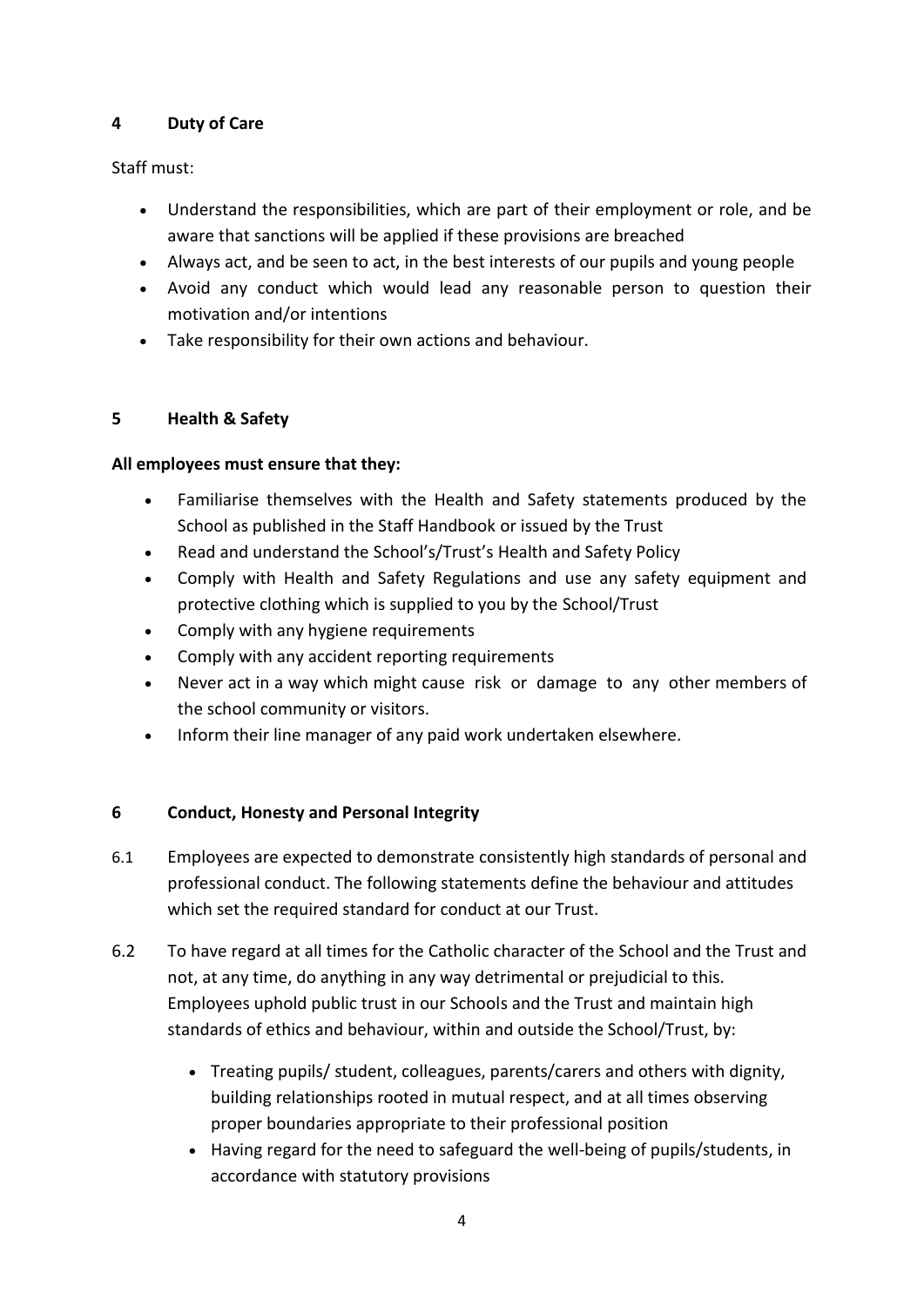- Showing tolerance of and respect for the rights of others
- Not undermining fundamental British values, including democracy, the rule of law, individual liberty and mutual respect, and tolerance of those with different faiths and beliefs
- Ensuring that personal beliefs are not expressed in ways which exploit pupils'/ students' vulnerability or might lead them to break the law.
- 6.3 Employees must have proper and professional regard for the ethos, policies and practices of our School/Trust and maintain high standards in their own attendance and punctuality ensuring for example that they arrive at a time which enables them to begin their contracted hours promptly.
- 6.4 Staff must maintain the highest standards of honesty and integrity in their work. This includes the handling and claiming of money and the use of School/Trust property and facilities.
- 6.5 All staff must comply with the provisions of the Bribery Act 2010. Under this act, a person may be guilty of an offence of bribery if they offer, promise or give financial advantage or other advantage to someone; or if the request, agree or accept, or receive a bribe from another person. The Trust has a specific Anti-Bribery policy (see section 14 in this document 'Gifts and Hospitality' for further details)
- 6.5 The following are examples of behaviour that the Trust will regard as unacceptable:
	- Using aggressive/offensive language or adopting an aggressive manner (for example by repeatedly shouting)
	- Telephoning people unnecessarily at home (for example by demanding work when someone is on sickness absence rather than making a welfare call to check how they are doing)
	- Ridiculing or demeaning others either in person or via Social Media
	- Spreading malicious gossip about others in their absence.
	- Discussing your own or someone's private life inappropriately.

This list in not exhaustive and is simply a guide to help individuals to consider their own behaviour and that of others.

## **7 Tackling Discrimination**

7.1 Employees are required to understand the types of discrimination and bullying that pupils/students and colleagues may be subject to. Employees are required to have read and understood our Anti-Bullying Policy.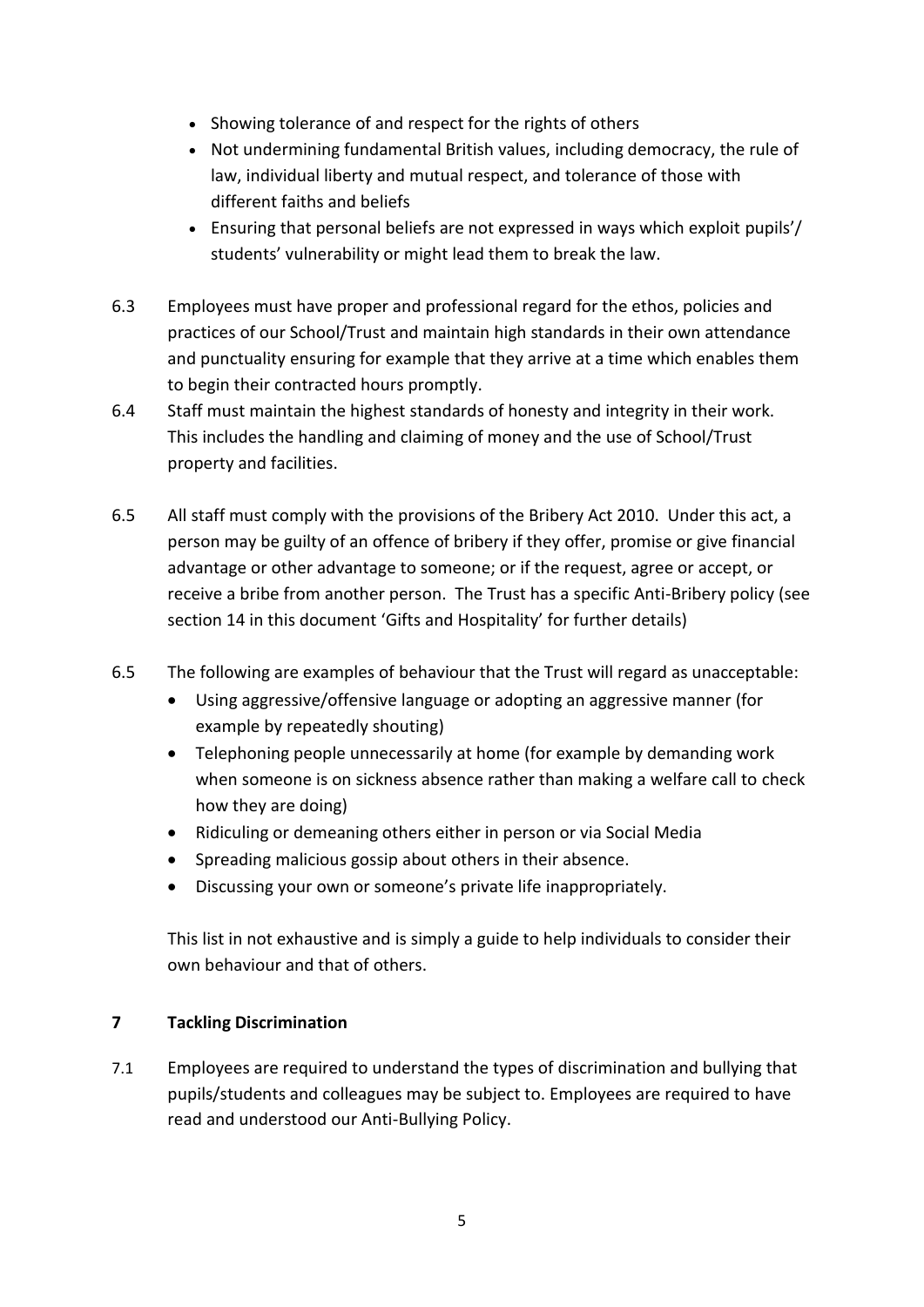- 7.2 Employees must not ignore any form of discrimination. This includes inappropriate jokes and banter. Employees must positively promote equality and diversity and inclusion at all times.
- 7.3 It is against the law to discriminate against anyone because of a 'protected characteristic'. These are listed below:
	- Age
	- Being married or in a civil partnership
	- Being pregnant or on maternity leave
	- Disability
	- Gender reassignment
	- Race, including colour, nationality, ethnic or national origin
	- Religion or belief
	- Sex/Gender
	- Sexual orientation

7.4 The Trust will not tolerate any form of discrimination either direct or indirect on the grounds of protected characteristics and failure to comply with this may result in disciplinary action being taken against an employee or group of employees which could result in a formal sanction including dismissal.

## **8 Professional Boundaries and Relationships**

- 8.1 Employees in our Trust are in a position of trust in relation to our pupils/students which means that the relationship between an employee and a student is not one of equals.
- 8.2 Employees must ensure that they avoid behaviour which might be misinterpreted by others. This includes any type of communication that they may have with pupils/students.
- 8.3 Employees must not make sexual remarks to any pupil/student or discuss their own or any other sexual relationships with, or in the presence of pupils/students. Any sexual behaviour by a member of staff towards any pupil/student is unacceptable and illegal.
- 8.4 Employees must ensure that professional boundaries are maintained at all times. This means that employees should not show favouritism to any pupil/student and should not allow pupils/students to engage in any type of behaviour that could be seen to be inappropriate. Pupils/Students are not employees' friends and should not be treated as such.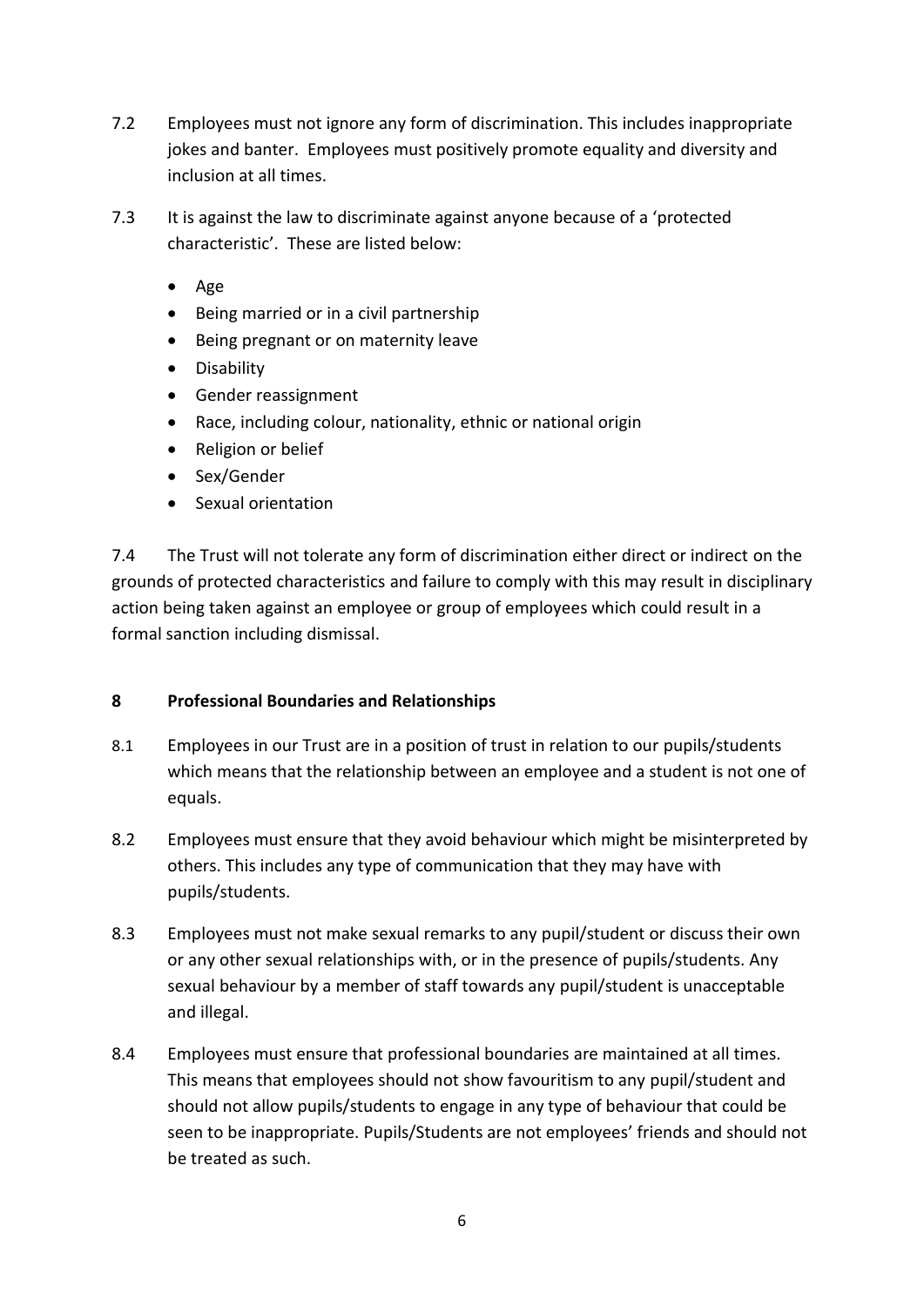- 8.5 Employees should be aware that it is not uncommon for students to become strongly attracted to a member of staff or to develop an infatuation. If any member of staff becomes aware of an infatuation, this should be reported to Headteacher/SLT Line Leader immediately so that they can receive support on the most appropriate way to manage the situation.
- 8.6 For employees who are in a relationship with a colleague, parent or carer, or any other person associated with the School/Trust we expect that they identify this to the Headteacher (CEO if employed in Central Team) and ensure that this does not create a conflict of interest or affect their professional judgement or responsibilities in any way.

## **9 Confidentiality and protection of data**

- 9.1 Members of staff may have access to confidential information about pupils/students, colleagues or other matters relating to the School/Trust. This could include personal and sensitive data, for example information about a pupil's/student's home life. Employees should never use this information to their own personal advantage, or to humiliate, intimidate or embarrass others. Employees should never disclose this information unless this is in the proper circumstances and with the proper authority.
- 9.2 If an employee is ever in doubt about what information can or can't be disclosed they should speak to the Headteacher/their Line Manager.
- 9.3 The School/Trust holds and processes data that is protected under the Data Protection Act 1998. Employees are expected to comply with the School/Trust's systems for collecting, storing and using data. If any employee becomes aware that data is at risk of compromise or loss, or has been compromised or lost they must report it immediately to the Headteacher or, in the case of a centrally based Trust role, their Line Manager.
- 9.4 Employees must ensure that they have read and understood all of our polices that relate to data including our IT policies.

#### **10 Physical contact with pupils/students**

10.1 There are occasions when it is entirely appropriate and proper for staff to have physical contact with pupils/students. Employees must ensure that they only do so in ways that are appropriate to their professional role and in response to the pupil's/student's needs at the time. This should be of limited duration and appropriate to the age, stage of development, gender and background of the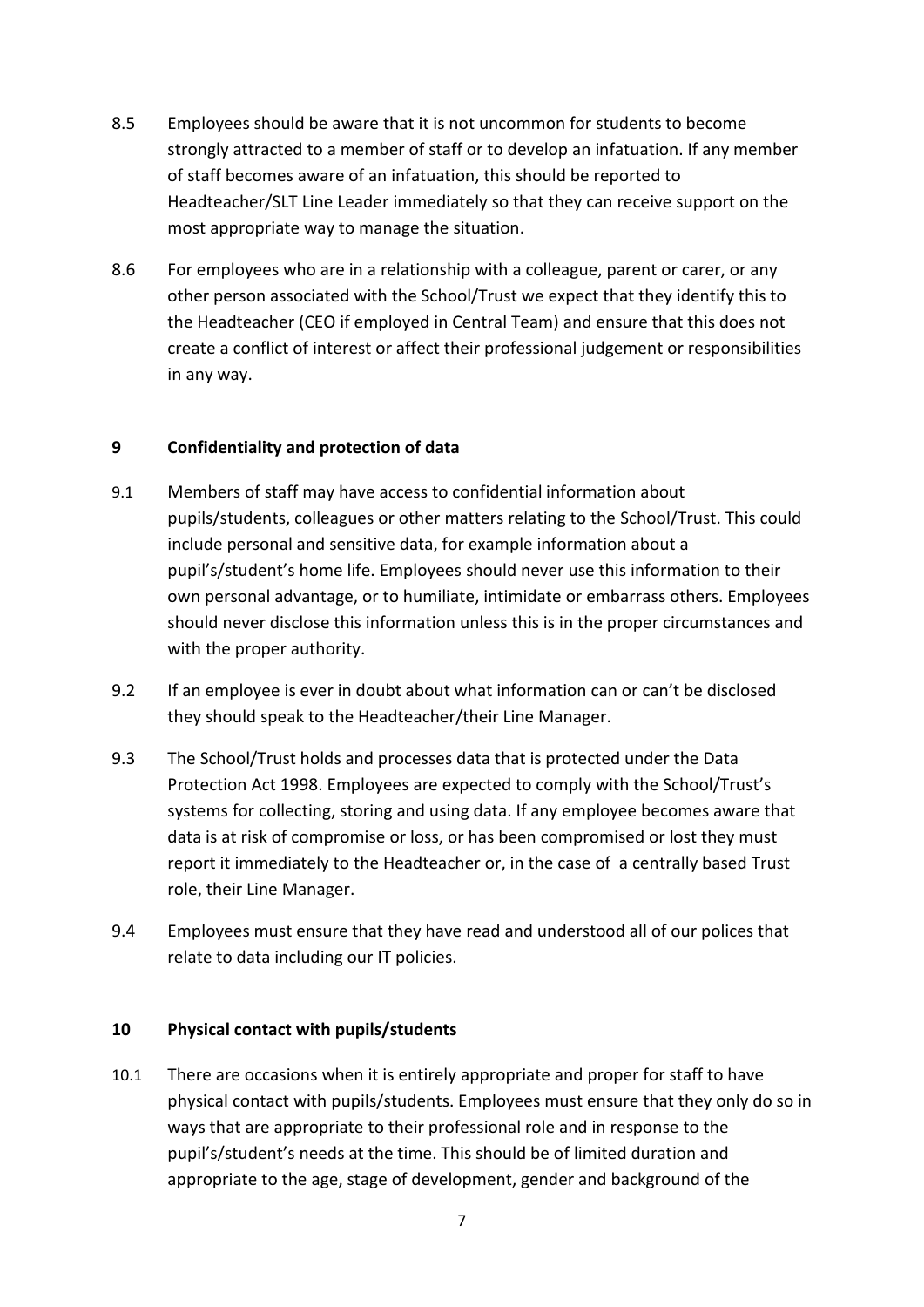pupil/student. Employees should always be able to explain why they have made physical contact with a pupil/student. Employees should ensure that they have read and understood our Physical Contact Policy.

- 10.2 There may also be occasions where a pupil/student is in distress and needs comfort and reassurance which may include age appropriate physical contact. If an employee is in this position then they should consider the way in which they offer comfort, ensuring that it is not open to misinterpretation and is always reported to the Designated Safeguarding Lead/Headteacher.
- 10.3 Staff may legally physically intervene with pupils/students to prevent them from committing a crime, injuring themselves or others, causing damage to property, engaging in behaviour prejudicial to good order and to maintain good order and discipline. Physical force should never be used as a form of punishment.
- 10.4 Sexual contact, including grooming patterns of behaviour, with pupils/students is unlawful and unacceptable in all circumstances.

#### **11 Social contact with pupils/students**

- 11.1 Employees should not establish or seek to establish social contact, via any channels (including social media), with pupils/students for the purposes of securing a friendship or to pursue or strengthen a relationship and should read and understand the Social Media Policy. Employees should use their work provided equipment only for communicating electronically with pupils/students. If there are any circumstances in which an employee has had to provide their personal contact details, including phone numbers, email address etc., to any pupil/student then they should report this to the Designated Safeguarding Lead/Headteacher.
- 11.2 The School/Trust's advice to staff is not to connect to pupils/students via social media or other communication channels unless this is for professional purposes and that the employee can demonstrate that this is the case.
- 11.3 Our School/Trust is part of our community and we recognise that, as members of the community, employees will come into contact with pupils/students outside of the School/Trust. We expect staff to use their professional judgement in such situations and to report to the Headteacher any contact that they have had with a pupil/student, outside of school, that they are concerned about or that could be misinterpreted by others.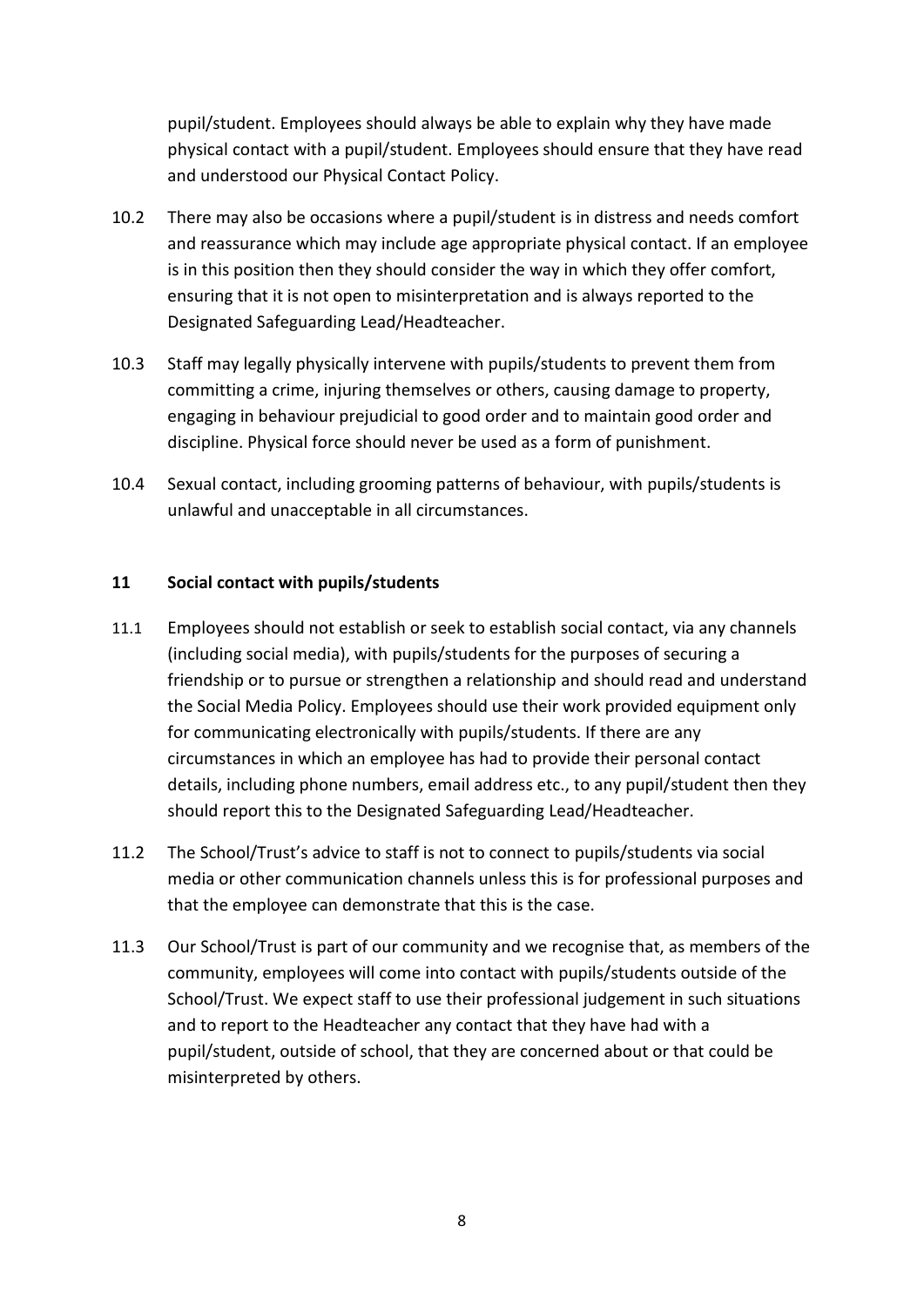## **12 Working one to one with pupils/students**

There will be times where an employee is working one to one with a pupil/student and this is acceptable. Employees need to understand that this means that they may be more vulnerable to allegations being made against them. Therefore it is important that employees:

- Avoid meeting on a one to one basis in secluded areas
- Ensure that the door to the room is open or that there is visual access into the room
- Inform a colleague or line manager of the meeting, preferably beforehand
- Reports to their line manager if the pupil/student becomes distressed or angry.

## **13 Dress and appearance**

Working in our School/Trust employees are role models to our pupils/students and how they present themselves is important. Our expectation is that staff are decently, appropriately and professionally dressed in work at all times. We do not permit the wearing of clothes that are revealing, allow underwear to be seen, have offensive, political or other contentious logos or writing, or are ripped or torn at any times. Tattoos should not be visible. If an employee is unsure whether any item of clothing is inappropriate then they should not wear it to work. Employees can always speak to their line manager if they are unsure. Where we identify that an employee is wearing clothing that we do not find acceptable they will be informed.

## **14 Gifts and hospitality**

- 14.1 The Trust has an Anti-bribery Policy and employees should read and adhere to this.
- 14.2 Staff should not give gifts to pupils/students unless this is part of a recognised practice in line with our behaviour policy.
- 14.3 Any gifts, rewards or entertainment received or offered from clients, public officials, suppliers or other business contacts or associates of the School/Trust should be reported immediately to the Headteacher or, in the case of the Central team, the Finance Director. This reporting requirement does not include small 'one off' token gifts from pupils/students/parents for example at the end of the term or year.
- 14.4 As a general rule, only small tokens of appreciation, such as flowers or a bottle of wine, may be retained by employees.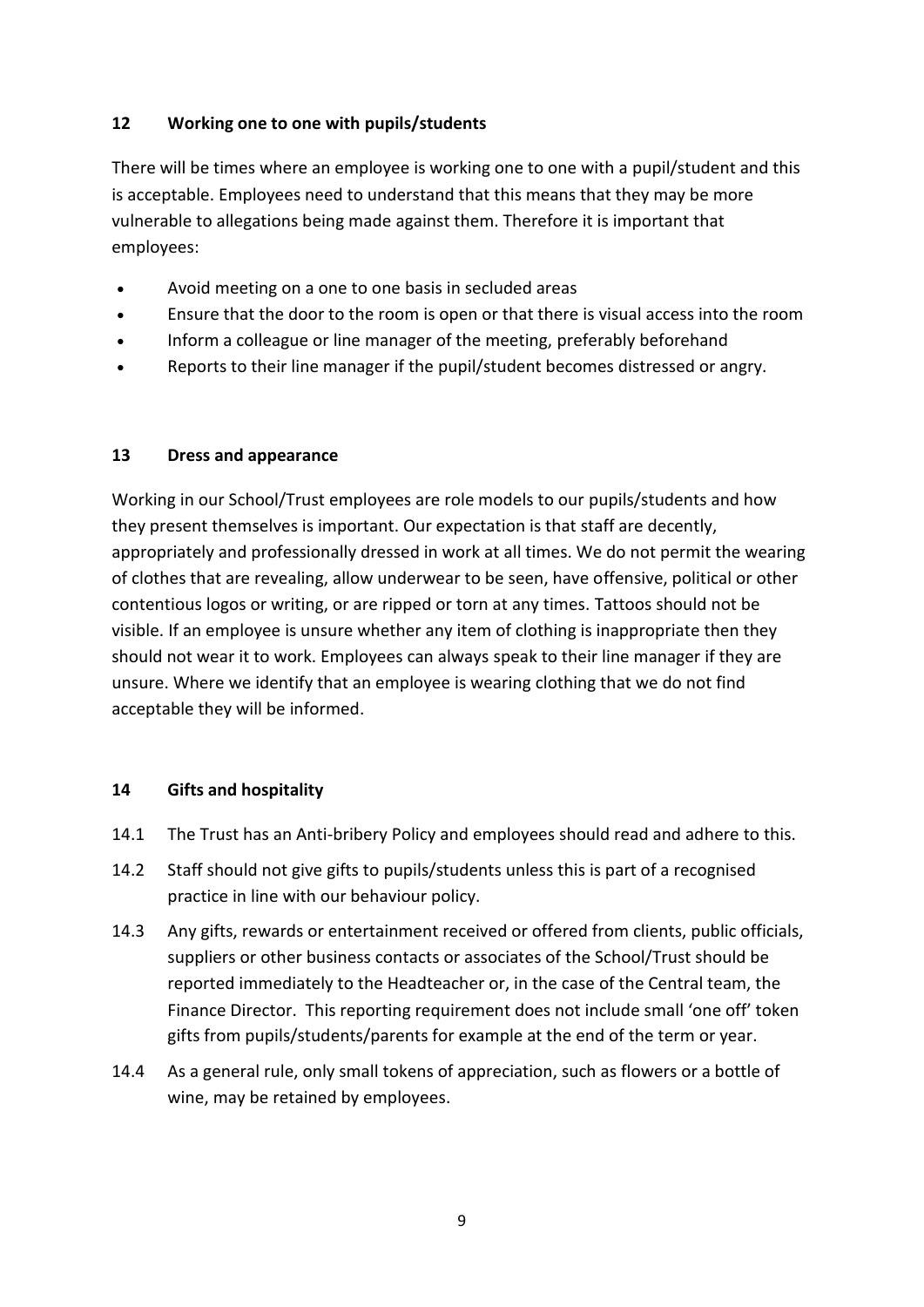#### **15 Keeping within the law**

- 15.1 Staff are expected to operate within the law. Unlawful or criminal behaviour, at work or outside work, may lead to disciplinary action, including dismissal, being taken. However, being investigated by the police, receiving a caution or being charged will not automatically mean that an employee's employment is at risk.
- 15.2 Employees must ensure that they:
	- Uphold the law at work
	- Never commit a crime away from work which could damage public confidence in them or the School/Trust, or which makes them unsuitable for the work they do. This includes, for example:
		- o submitting false or fraudulent claims to public bodies (for example, income support, housing or other benefit claims)
		- $\circ$  sexual offences which will render them unfit to work with children or vulnerable adults
		- o crimes of violence
		- o possession or use of illegal drugs
		- o crimes of dishonesty which render them unfit to hold a position of trust.
		- o breaching copyright on computer software or published documents
	- Write and tell the Headteacher (Chair of Governors if they are the Headteacher) or, if they work in the Central Trust team, the CEO immediately if they are questioned by the police, charged with, or convicted of, any crime whilst they are employed at the School/Trust (this includes anything which may have occurred outside of their working hours). The Headteacher and/or CEO/Directors will then need to consider whether this charge or conviction damages public confidence in the School/Trust, could affect the employee's suitability to work with children or in any way makes the employee unsuitable to carry out their duties. Failure to disclose information may result in disciplinary action which could lead to dismissal.
- 15.3 Staff in posts covered by the disqualification requirement under the Childcare Act 2006 (as amended by the 2018 guidance) must still comply with the requirement to disclose offences relevant to themselves and to keep this information up to date throughout the year.

## **16 Conduct outside of work and at work related functions**

16.1 Unlike some other forms of employment, working at our School/Trust means that an employee's conduct outside of work could have an impact on their role.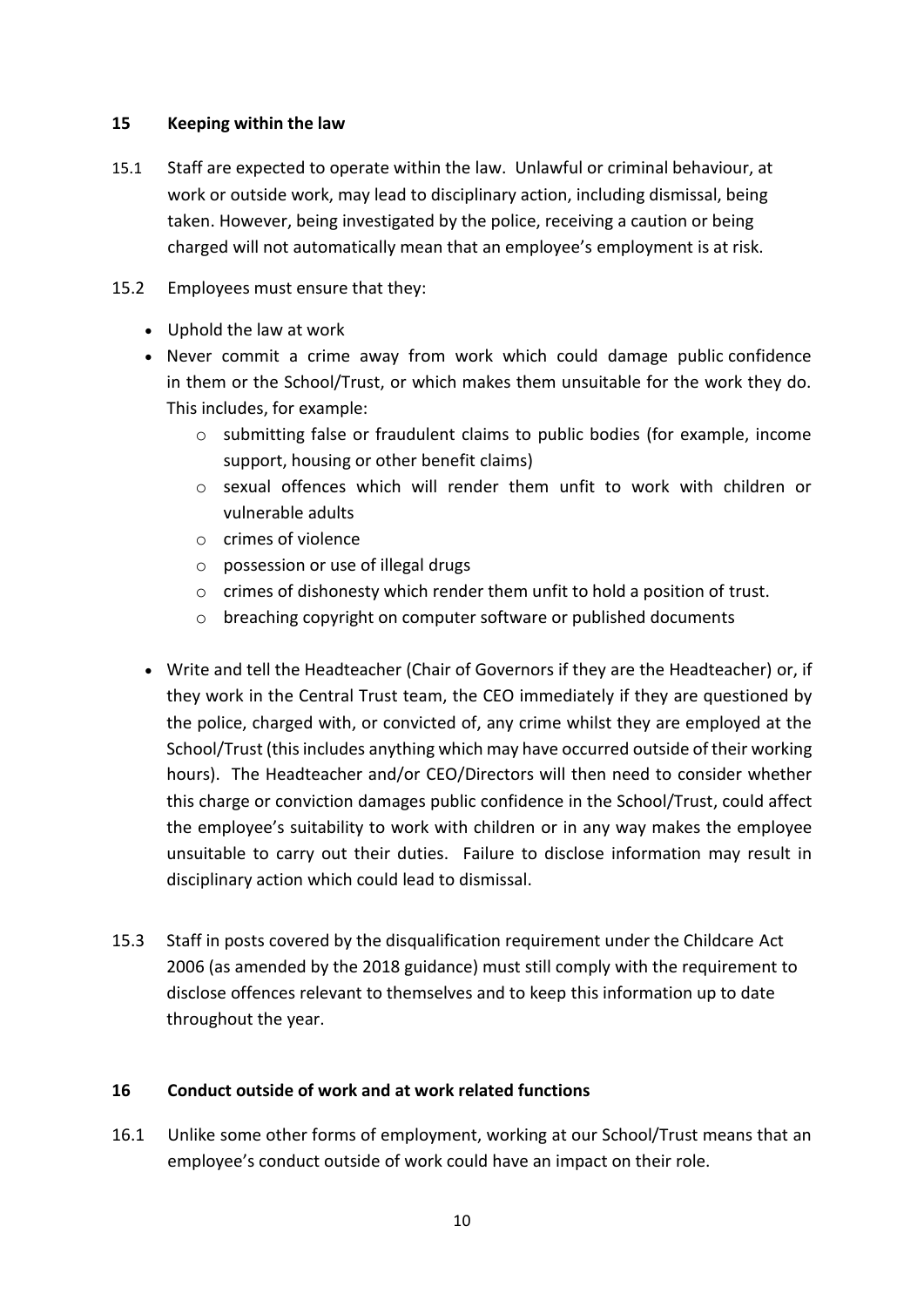16.2 Keeping Children Safe in Education 2020 places a duty on the employer to manage an allegation "that might indicate a person would pose a risk of harm" if a person working in the Trust has:

"behaved or may have behaved in a way that indicates they may not be suitable to work with children"

All staff working in our schools or the Central Team must be mindful of the above and ensure that no element of their conduct either inside or outside of work could expose them to such an allegation.

- 16.3 Staff must also ensure that they do not engage in conduct outside work which could seriously damage the reputation and standing of the School/Trust or the employee's own reputation or the reputation of other members of the School/Trust community. Employees should be aware that any conduct that we become aware of that could impact on their role within the School/Trust or affect the School/Trust's reputation may be addressed under our disciplinary procedure. This includes also conduct via a variety of methods of communication such as social media, word of mouth, written, phone and text.
- 16.4 Employees are required to demonstrate responsible behaviour at work-related functions and work-related social events that take place outside normal work hours and to act in a way that will not have a detrimental effect on our reputation.
- 16.5 You must notify the School/Trust immediately if any situation happens outside your work at the School/Trust which could be relevant to the Trust as your employer under clauses 16.2, 16,3 or 16.4.
- 16.6 Behaviour or activities that have the potential to make employees unsuitable for the role they are employed to perform will dealt with the Disciplinary Policy.

## **17 Undertaking additional employment**

- 17.1 No personal business activity or outside work of any sort maybe undertaken by employees during their normal working hours for the School/Trust. However during other times, the Trust will not unreasonably preclude any of its employees from undertaking additional employment but such employment must not conflict with, or be detrimental to, the School's/Trust's interests and the health and safety of the employee.
- 17.2 If such additional employment is undertaken, no School/Trust equipment, accommodation or resources may be used in connection with these activities.